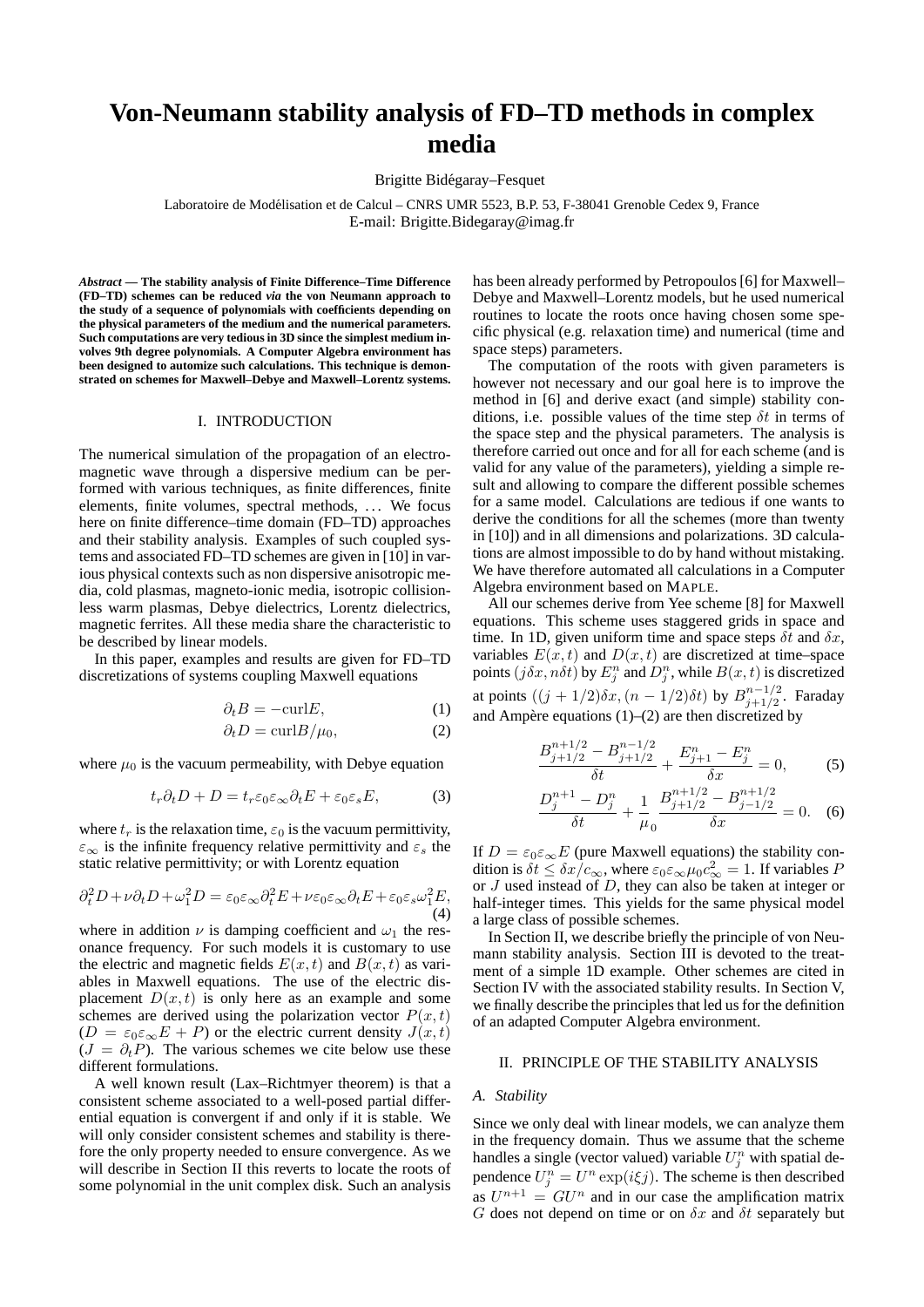only on the ratio  $\delta x/\delta t$ . This ensures that  $U^n = G^n U^0$  and stability comes to the boundedness of  $G<sup>n</sup>$ . A necessary stability condition is that the eigenvalues of  $G$  lie in the unit disk. Only eigenvalues on the unit circle can cause instabilities and two cases can occur:

(a) the eigenvalues of modulus 1 are simple and the scheme is stable. Stability analysis is performed on the characteristic polynomial of G using the tools described in Section II.B; (b) some eigenvalues of modulus 1 are multiple and stability is obtained if and only if the associated minimal subspaces are of dimension 1. The analysis of the characteristic polynomial does not yield any information on the associated subspaces. Matrix  $G$  has to be studied. In our study, this corresponds to degenerate cases for which matrix G has always a very specific form and minimal subspaces are easy to determine. A toy case to illustrate this are the following matrices (which share the same characteristic polynomial):

$$
\left(\begin{array}{cc} 1 & 0 \\ 0 & 1 \end{array}\right)^n=\left(\begin{array}{cc} 1 & 0 \\ 0 & 1 \end{array}\right)
$$

which is typical of the stable case (1 is a double eigenvalue and minimal stable subspaces are 1-dimensional) and

$$
\left(\begin{array}{cc}1&1\\0&1\end{array}\right)^n=\left(\begin{array}{cc}1&n\\0&1\end{array}\right)
$$

which shows an unstable (sometimes called weakly unstable) case (1 is a double eigenvalue and the minimal stable subspace is 2-dimensional).

#### *B. Von Neumann analysis*

To prove case (a) above, we study the characteristic polynomial  $\phi_0$  of G. Its roots are the eigenvalues of G. If a polynomial is of high degree or has sophisticated coefficients, it may be difficult to locate its roots. However, there is a way to split this difficult problem into many simpler ones: von Neumann analysis (which is detailed in e.g. [7]) consists in constructing finite sequences of polynomials with decreasing degree which preserve the property to be Schur polynomials or simple von Neumann polynomials, which are defined as follows: a Schur polynomial has all its roots  $r$  inside the unit circle  $(|r| < 1)$ ; a simple von Neumann polynomial has all its roots r in the unit circle ( $|r| \leq 1$ ), and roots on the unit circle are simple.

Let  $\phi$  be written as  $\phi(z) = c_0 + c_1 z + \cdots + c_p z^p$ , where  $c_0, c_1, \ldots, c_p \in \mathbb{C}$  and  $c_p \neq 0$ . We define its conjugate polynomial  $\dot{\phi}^*$  by  $\phi^*(z) = c_p^* + c_{p-1}^* z + \cdots + c_0^* z^p$ . Given a polynomial  $\phi_0$ , we can define a sequence of polynomials

$$
\phi_{m+1}(z) = \frac{\phi_m^*(0)\phi_m(z) - \phi_m(0)\phi_m^*(z)}{z}
$$

.

**Theorem 1** *A polynomial*  $\phi_m$  *is a Schur polynomial of exact degree* d *if and only if* φm+1 *is a Schur polynomial of exact degree*  $d - 1$  *and*  $|\phi_m(0)| \leq |\phi_m^*(0)|$ *.* 

**Theorem 2** *A polynomial*  $\phi_m$  *is a simple von Neumann polynomial if and only if (i)*  $\phi_{m+1}$  *is a simple von Neumann*  $p$ *olynomial and*  $|\phi_m(0)| \leq |\phi_m^*(0)|$ , or (ii)  $\phi_{m+1}$  is identi*cally zero and*  $\phi'_m$  *is a Schur polynomial.* 

To analyze  $\phi_m$ , at each step m, conditions should be checked (leading coefficient is non-zero,  $|\phi_m(0)| \leq |\phi_m^*(0)|$ , ...) until a definitive negative answer arises or the degree is 0.

### III. AN EXAMPLE

We give briefly the outline of the proof for one specific scheme due to Joseph et al. [3] for a Debye medium in 1D : Equations (5) and (6) are supplemented with

$$
t_r \varepsilon_0 \varepsilon_\infty \frac{E_j^{n+1} - E_j^n}{\delta t} + \varepsilon_0 \varepsilon_s \frac{E_j^{n+1} + E_j^n}{2}
$$
  
= 
$$
t_r \frac{D_j^{n+1} - D_j^n}{\delta t} + \frac{D_j^{n+1} + D_j^n}{2} . (7)
$$

Equation (7) is the discrete equivalent to the Debye law (3). Here  $U_j^n = {}^t(c_{\infty}B_{j+1/2}^{n-1/2})$  $j_{j+1/2}^{(n-1/2)}, E_j^n, D_j^n/\varepsilon_0 \varepsilon_\infty)$  and the ampli-

$$
\text{fraction matrix is}
$$
\n
$$
G = \begin{pmatrix}\n1 & -\sigma & 0 \\
\frac{(1+\delta)\sigma^*}{1+\delta\eta_s} & \frac{(1-\delta\eta_s)-(1+\delta)\sigma\sigma^*}{1+\delta\eta_s} & \frac{2\delta}{1+\delta\eta_s} \\
\sigma^* & -\sigma\sigma^* & 1\n\end{pmatrix}
$$

where  $\lambda = \delta t / \sqrt{\varepsilon_0 \varepsilon_\infty \mu_0} \delta x$ ,  $\delta = \delta t / 2t_r$ ,  $\eta_s = \varepsilon_s / \varepsilon_\infty$  and  $\sigma = \lambda(e^{i\xi} - 1)$  are dimensionless parameters.

The associated characteristic polynomial  $\phi_0$  does not depend on  $\sigma$  but only on  $q \equiv \sigma \sigma^* = 4\lambda^2 \sin^2(\xi/2)$  (this is a generic situation, not specific to this scheme). It reads

$$
\phi_0(Z) = [1 + \delta \eta_s] Z^3 - [3 + \delta \eta_s - (1 + \delta)q] Z^2 + [3 - \delta \eta_s - (1 - \delta)q] Z - [1 - \delta \eta_s].
$$

We also compute

$$
\phi_1(Z) = 2\delta \{2\eta_s Z^2 - [4\eta_s - (\eta_s + 1)q]Z + [2\eta_s - (\eta_s - 1)q] \},
$$
  

$$
\phi_2(Z) = 4\delta(\eta_s - 1)q\{[4\eta_s - (\eta_s - 1)q]Z - [4\eta_s - (\eta_s + 1)q] \}.
$$

Parameter  $\delta$  cannot vanish but we detect at once that a separate study has to be performed for  $\eta_s = 1$  and  $q = 0$ . The case  $\eta_s = 1$  is not physical since taking  $\varepsilon_s = \varepsilon_\infty$  decouples the system. It is however interesting to know how the scheme behaves in this limiting case. The case  $q = 0$  has absolutely to be handled since  $q = 0$  if  $\xi = 0|\pi|$  and stability has to be proved for all  $\xi \in \mathbb{R}$ .

We do not expect a better result than for the pure Maxwell case and restrict our study to  $q \in [0, 4]$ . For Eqs. (5–7), a general case is found, where  $q \in (0, 4)$  and  $\eta_s > 1$  and we conclude that  $\phi_0$  is a Schur polynomial. Simple or double roots on the unit circle occur in the other cases but lead to an unbounded  $G<sup>n</sup>$  sequence only in the case  $q = 4$  and  $\eta_s = 1$ . The different sub-cases and their treatment are summarized in Table I. The main conclusion is that if  $\eta_s > 1$ , stability is ensured if and only if  $q \leq 4$ , i.e.  $\delta t \leq \delta x/c_{\infty}$  in dimensional variables.

### IV. OTHER SCHEMES FOR MAXWELL–DEBYE AND MAXWELL-LORENTZ EQUATIONS — RESULTS

One of the characteristics of Yee scheme and its coupling with e.g. (7) is to be order two. We do not prove this here but this is due to the space and time centering of the discretization of all terms in the equations. The possible centered formulations are directly linked to the time at which variables are discretized. To automate the process, we had to classify these choices and  $(5)-(7)$  is in our language a "B\_ED" scheme, which means that  $B$ ,  $E$  and  $D$  are chosen as variables, B being discretized at half time steps, E and D at integer time steps.

Below, schemes are only described and stability results given. The detailed 1D analysis can be found in [1, 2].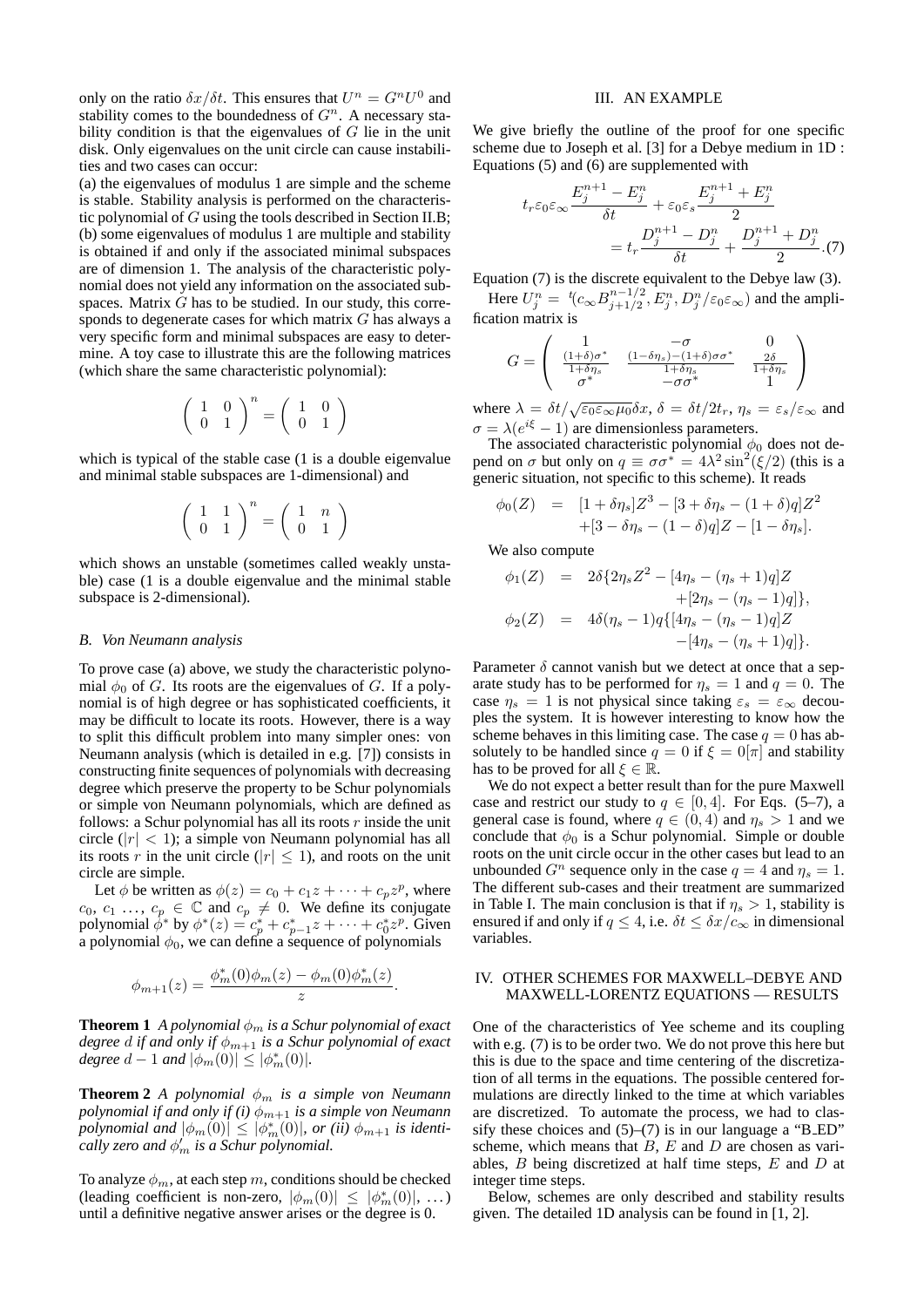TABLE I. SPECIFIC CASES FOR THE VON NEUMANN STABILITY ANAL-YSIS OF EQUATIONS  $(6)-(7)$ 

| Case                              | Method and result                |
|-----------------------------------|----------------------------------|
| $q \in (0, 4), \eta_s > 1$        | Theorem $1 \Rightarrow$ stable   |
| $q \in (0, 4), \eta_s = 1$        | Theorem $2 \Rightarrow$ stable   |
| $\overline{q} = 0, \eta_s \geq 1$ | Analysis on $G$                  |
|                                   | Minimal subspaces of dimension 1 |
|                                   | $\Rightarrow$ stable             |
| $q = 4, \eta_s > 1$               | Theorem $2 \Rightarrow$ stable   |
| $\overline{q=4, \eta_s}=1$        | Analysis on $G$                  |
|                                   | Minimal subspace of dimension 2  |
|                                   | $\Rightarrow$ unstable           |

#### *A. Debye media*

We have dealt with two other schemes than (7) for Debye media. In [9], Young derives a "BP E" scheme:

$$
t_r \frac{P_j^{n+1/2} - P_j^{n-1/2}}{\delta t}
$$
  
=  $-\frac{P_j^{n+1/2} + P_j^{n-1/2}}{2} + \varepsilon_0(\varepsilon_s - \varepsilon_\infty) E_j^n$ ,  
 $t_r J_j^{n+1/2} = -P_j^{n+1/2} + \varepsilon_0(\varepsilon_s - \varepsilon_\infty) \frac{E_j^{n+1} + E_j^n}{2}$ .

In some sense Debye equation is discretized twice. This is coupled with a "BJ\_E" equivalent of Equation (6) and variable  $J$  is then cancelled, which avoids redundancy. In [4], Kashiwa et al. derive a "B EP" scheme:

$$
t_r \frac{P_j^{n+1} - P_j^n}{\delta t} = -\frac{P_j^{n+1} + P_j^n}{2} + \varepsilon_0(\varepsilon_s - \varepsilon_\infty) \frac{E_j^{n+1} + E_j^n}{2},
$$

which has to be coupled with a "B\_EP" equivalent of Equation (6).

We have to notice that the "BP\_E" and "B\_PE" schemes lead to the same characteristic polynomial. With the same proof outline as in Section III, we obtain results displayed in Table II in dimensional variables and for  $\eta_s > 1$ .

TABLE II. 1D STABILITY CONDITIONS FOR DEBYE MEDIA

| Scheme         | 1D stability condition                                                |
|----------------|-----------------------------------------------------------------------|
| Joseph et al.  | $\delta t \leq \delta x/c_{\infty}$                                   |
| Young          | $\delta t \leq \min(\delta x/c_{\infty}, 2t_r)$                       |
| Kashiwa et al. | $\overline{\delta t} \leq \min(\overline{\delta x/c_{\infty}, 2t_r})$ |

Results in 2D and 3D are essentially the same. To compare schemes we have to compare  $2t_r$  and  $\delta x/c_\infty$  in realistic contexts. Debye laws are usually valid with centimetric waves, which roughly corresponds to  $\delta x/c_{\infty} \lesssim 10^{-11}$ s. This exactly the order of  $2t_r$  for water [11]. The choice of the scheme is therefore an important issue for water. But, for a 0.25-dB loaded foam [5],  $2t_r \simeq 10^{-9}$ s and all the schemes are equivalent from the stability point of view.

## *B. Lorentz media*

For Lorentz media you can find "B ED", "BJ EP" and "B EPJ" in [3], [9] and [4] respectively.

• Joseph et al. scheme

$$
\begin{aligned} &\frac{D_j^{n+1}-2D_j^{n}+D_j^{n-1}}{\delta t^2}+\nu\frac{D_j^{n+1}-D_j^{n-1}}{2\delta t}\\&+\omega_1^2\frac{D_j^{n+1}+D_j^{n-1}}{2}&=\varepsilon_0\varepsilon_\infty\frac{E_j^{n+1}-2E_j^{n}+E_j^{n-1}}{\delta t^2}\\&+\nu\varepsilon_0\varepsilon_\infty\frac{E_j^{n+1}-E_j^{n-1}}{2\delta t}+\varepsilon_0\varepsilon_s\omega_1^2\frac{E_j^{n+1}+E_j^{n-1}}{2} \end{aligned}
$$

is coupled with Equation (6).  $D_j^{n-1}$  is cancelled from the equations because of redundancy, but  $E_j^{n-1}$  is kept. In some sense it is a "B EED" scheme and there are four variables in 1D as for the following schemes.

• Young scheme

$$
J_j^{n+1/2} - J_j^{n-1/2}
$$
  
\n
$$
\delta t
$$
  
\n
$$
= -\nu \frac{J_j^{n+1/2} + J_j^{n-1/2}}{2} + \varepsilon_0 (\varepsilon_s - \varepsilon_\infty) \omega_1^2 E_j^n - \omega_1^2 P_j^n,
$$
  
\n
$$
\frac{P_j^{n+1} - P_j^n}{\delta t} = J_n^{n+1/2}
$$

has to be coupled with a "BJ\_E" version of Equation (6) but this time no redundancy is induced by the choice of variables.

• Kashiwa et al. scheme

$$
\frac{J_j^{n+1} - J_j^n}{\delta t} = -\nu \frac{J_j^{n+1} + J_j^n}{2}
$$
  
+  $\varepsilon_0 (\varepsilon_s - \varepsilon_\infty) \omega_1^2 \frac{E_j^{n+1} + E_j^n}{2} - \omega_1^2 \frac{P_j^{n+1} + P_j^n}{2},$   

$$
\frac{P_j^{n+1} - P_j^n}{\delta t} = \frac{J_j^{n+1} + J_j^n}{2}
$$

has to be coupled with a "B\_EP" version of Equation (6).

Once more we apply the von Neumann analysis to obtain the results displayed in Table III in dimensional variables, for  $\eta_s > 1$  and  $\nu > 0$ .

TABLE III. 1D STABILITY CONDITIONS FOR LORENTZ MEDIA

| <b>Scheme</b>  | 1D stability condition                                                        |
|----------------|-------------------------------------------------------------------------------|
| Joseph et al.  | $\delta t \leq \delta x/\sqrt{2}c_{\infty}$                                   |
| Young          | $\delta t \leq \min(\delta x/\sqrt{2}c_{\infty}, 2/\omega_1\sqrt{2\eta_s-1})$ |
| Kashiwa et al. | $\delta t \leq \delta x/c_{\infty}$                                           |

Similar results are valid for multidimensional equations or media with multiple resonant frequencies. The typical wave range for the Lorentz model is micrometric waves. However very different media can be found in the literature. In [6],  $\varepsilon_{\infty} = 1, \varepsilon_{s} = 2.25$  and  $\omega_{1} = 4 \; 10^{16}$  rad s<sup>-1</sup>. In this case  $\delta t \leq 2/\omega_1\sqrt{2\eta_s - 1}$  is a very restrictive condition which rules out Young scheme. A totally different material is used in [9] with  $\varepsilon_{\infty} = 1.5$ ,  $\varepsilon_{s} = 3$  and  $\omega_{1} = 2\pi 5 10^{10}$  rad s<sup>-1</sup>. Then  $\delta t \leq 2/\omega_1 \sqrt{2\eta_s - 1}$  is a weak condition compared to  $\delta t \leq \delta x/c_{\infty}$  and any of the three schemes can be used, with a slight advance for Kashiwa et al. scheme, as far as stability is concerned.